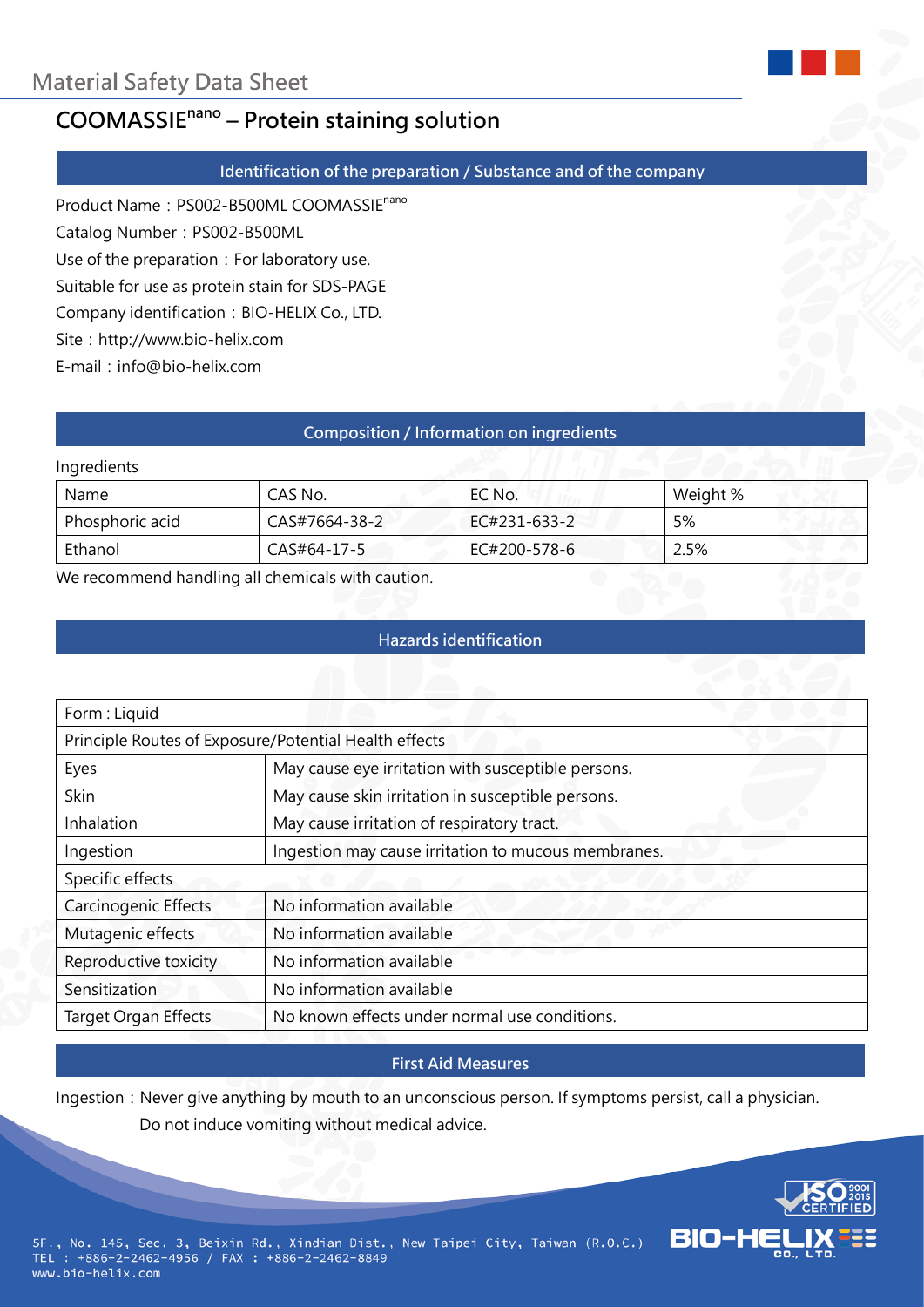Inhalation: Remove to fresh air. If symptoms persist, call a physician. If not breathing, give artificial respiration. Skin contact: Wash off immediately with plenty of water. If symptoms occur, obtain medical advice. Eye contact: Rinse immediately with plenty of water, also under the eyelids, for at least 15 minutes. Consult a physician if necessary.

# **Fire-fighting measures**

Suitable Extinguishing Media : Water spray. Carbon dioxide (CO2). Foam. Dry chemical. Special protective equipment for firefighters : Wear self-contained breathing apparatus and protective suit. Specific hazards arising from the chemical : Not known.

#### **Accidental release measures**

Personal Precautions : ELIMINATE all ignition sources (no smoking, flares, sparks or flames in immediate area). Use personal protection equipment.

Environmental Precautions : Prevent further leakage or spillage if safe to do so.

Clean-up Measures : Soak up with inert absorbent material. Sweep up and shovel into suitable containers for disposal. After cleaning, flush away traces with water.

## **Handling and storage**

Handling : Avoid contact with skin and eyes. Always wear reccommended personal protective equipment. Storage : Keep away from heat, sparks, flame and other sources of ignition (i.e., pilot lights, electric motors and static electricity). Do not store near combustible materials. Keep in properly labeled containers.

## **Exposure controls / personal protection**

Engineering Measures : Ensure adequate ventilation, especially in confined areas. Respiratory Protection : In case of insufficient ventilation, wear suitable respiratory equipment. Hand Protection : Impervious butyl rubber gloves. Nitrile gloves are not recommended. Some brands of Nitrile gloves have breakthrough times of five minutes.

Eye Protection : Safety glasses / goggles. Face mask (in case of spattering).

Skin Protection : Wear safety glasses with side shields (or goggles).

Hygiene Practices : Handle in accordance with good industrial hygiene and safety practice.

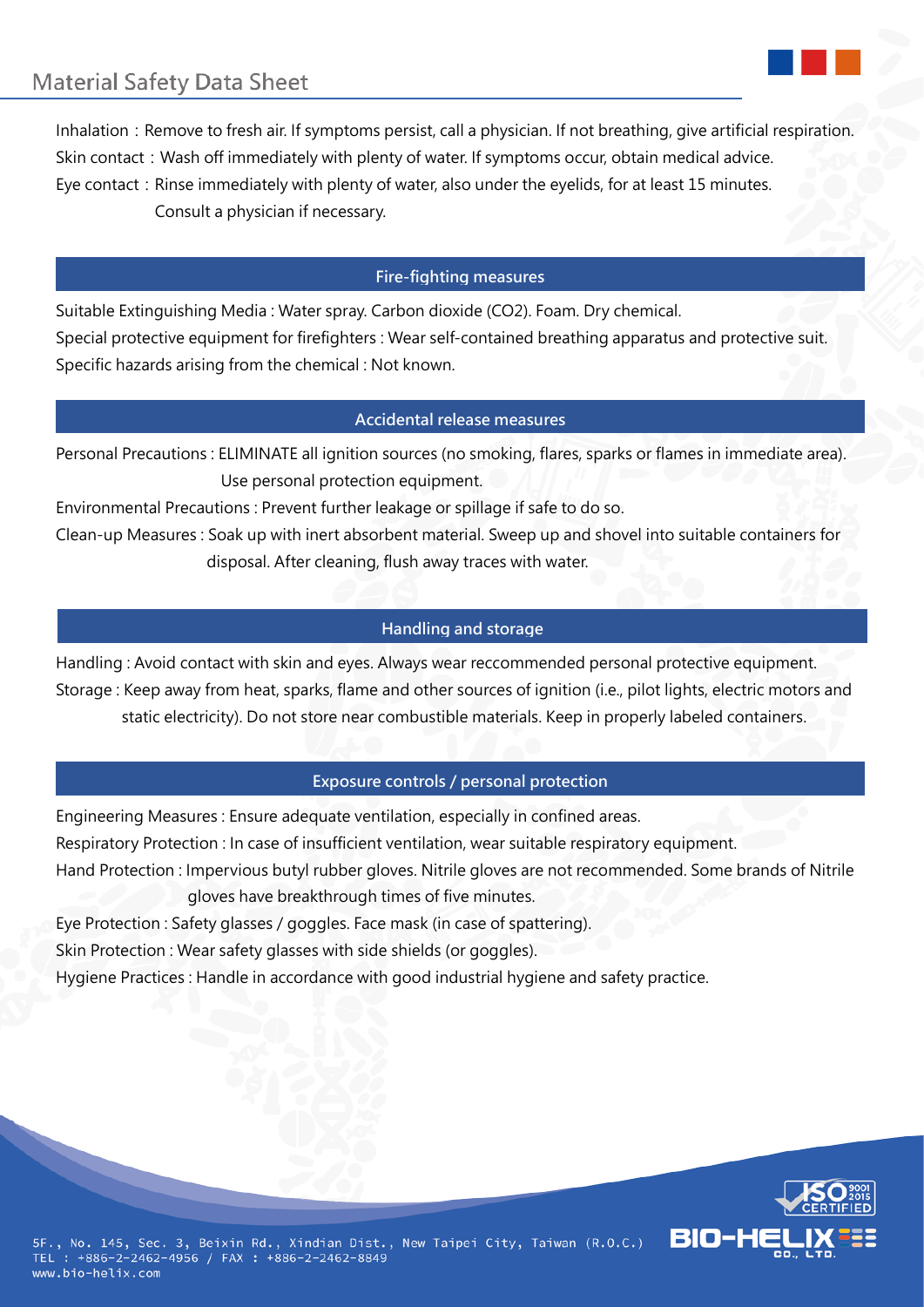

## **Physical and chemical properties**

Physical Properties

Form : Liquid.

Appearance : No information available.

Odor : no data available.

#### Chemical Properties

| Form                          | Liquid                      |                      |
|-------------------------------|-----------------------------|----------------------|
| Appearance                    | No information available    |                      |
| Odor                          | No data available           |                      |
| Odor Threshold                | No data available           |                      |
| Boiling point / boiling range | °C No data available        | °F No data available |
| Melting point / melting range | °C No data available        | °F No data available |
| flash point                   | $^{\circ}$ C > 60.0 - <93.0 | °F 140.0 - 199.4     |
| Autoignition Temperature      | °C No data available        | °F No data available |
| Evaporation rate              | No data available           |                      |
| Flammability (solid, gas)     | No data available           |                      |
| Oxidizing properties          | No information available    |                      |
| Water solubility              | miscible                    |                      |
| Upper explosion limit         | No data available           |                      |
| Lower explosion limit         | No data available           |                      |
| Partition coefficient:        | No data available           |                      |
| n-octanol/water               |                             |                      |
| Vapor Pressure                | No data available           |                      |
| vapor density                 | No data available           |                      |
| Viscosity                     | No data available           |                      |
| pH value                      | No data available           |                      |

| <b>Stability and reactivity</b>    |                                                                                  |  |  |
|------------------------------------|----------------------------------------------------------------------------------|--|--|
| Stability                          | Stable under normal conditions.                                                  |  |  |
| Materials to avoid                 | Strong acids. Strong oxidizing agents.                                           |  |  |
| Possibility of hazardous reactions | Hazardous reaction has not been reported                                         |  |  |
| Hazardous decomposition products   | Hazardous decomposition products formed under fire conditions.<br>Carbon oxides. |  |  |
| polymerization                     | Hazardous polymerization does not occur.                                         |  |  |
| Conditions to avoid                | None under normal processing.                                                    |  |  |

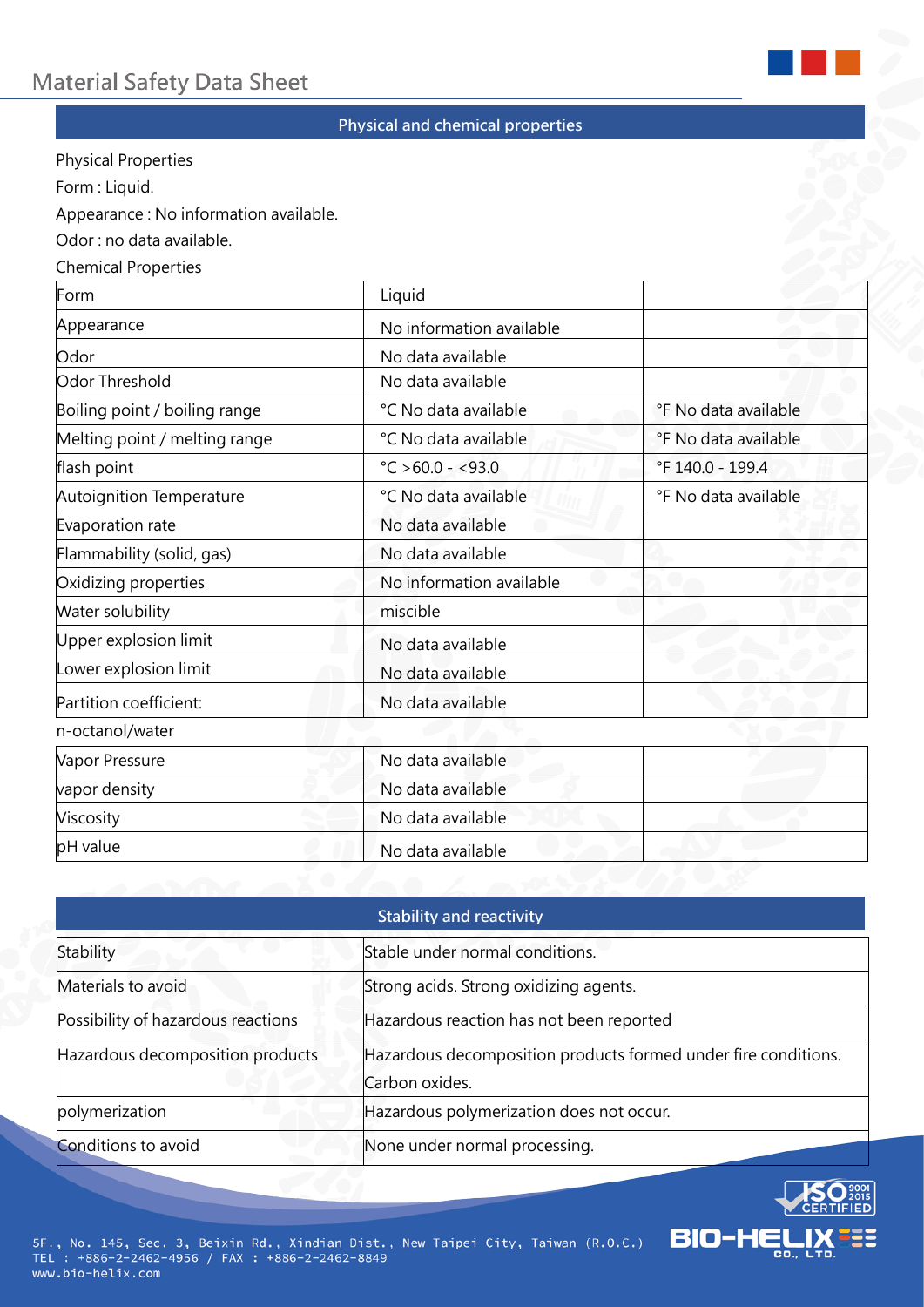

# **Toxicological information**

#### Acute toxicity

|         | Chemical Name $ LD_{50}$ (oral,rat/mouse)                  | $LD_{50}$ (dermal, rat/rabbit)   LC50 (inhalation, rat/mouse) |
|---------|------------------------------------------------------------|---------------------------------------------------------------|
| Ethanol | 7060 mg/kg Oral LD <sub>50</sub> $\vert$ no data available | 64,000 ppm/4hr                                                |

### Principle Routes of Exposure/Potential Health effects

| Eyes                  | May cause eye irritation with susceptible persons.  |  |  |
|-----------------------|-----------------------------------------------------|--|--|
| Skin                  | May cause skin irritation in susceptible persons.   |  |  |
| Inhalation            | May cause irritation of respiratory tract.          |  |  |
| Ingestion             | Ingestion may cause irritation to mucous membranes. |  |  |
| Carcinogenic effects  | None.                                               |  |  |
| Mutagenic effects     | None.                                               |  |  |
| Reproductive toxicity | None.                                               |  |  |
| Sensitization         | None.                                               |  |  |

#### **Ecological information**

Ecotoxicity : The environmental impact of this product has not been fully investigated.

Mobility : see log Pow.

Biodegradation : No information available.

Bioaccumulation : No information available.

| Chemical | Freshwater Algae | Water Flea Data           | Freshwater Fish | Microtox Data | log Pow |
|----------|------------------|---------------------------|-----------------|---------------|---------|
| Name     | Data             |                           | Species Data    |               |         |
| Ethanol  |                  | Daphnia magna             |                 |               | logPow- |
|          |                  | $EC_{50} = 10800$ mg/L    |                 |               | 0.32    |
|          |                  | (24h)                     |                 |               |         |
|          |                  | Daphnia magna             |                 |               |         |
|          |                  | $EC_{50} = 2$ mg/L (48 h) |                 |               |         |
|          |                  | Daphnia magna             |                 |               |         |
|          |                  | $LC_{50}$ 9268 - 14221    |                 |               |         |
|          |                  | mg/L (48 h)               |                 |               |         |

#### **Disposal considerations**

Dispose of contents/containers in accordance with local regulations.